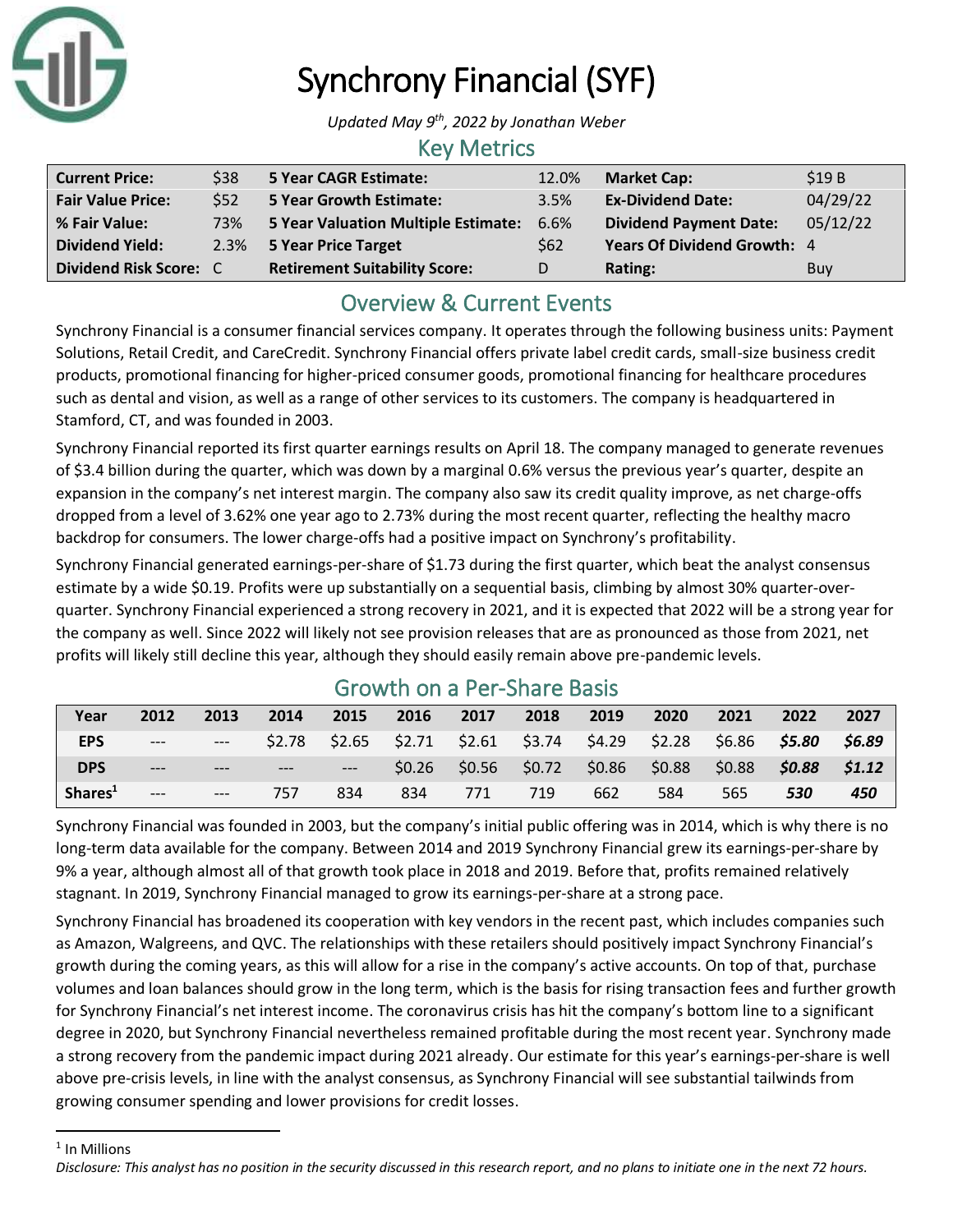

# Synchrony Financial (SYF)

#### Valuation Analysis

| Year      | 2012  | 2013 | $\sim$ 2014 |        | 2015 2016 2017 2018 2019                    |  |                             | $\sqrt{2020}$ | $\sqrt{2021}$ | <b>Now</b>         | 2027 |
|-----------|-------|------|-------------|--------|---------------------------------------------|--|-----------------------------|---------------|---------------|--------------------|------|
| Avg.P/E   |       |      |             |        | --- --- 9.5 12.0 10.7 12.4 8.7 8.4 14.9 6.7 |  |                             |               |               | 6.6                | 9.0  |
| Avg. Yld. | $---$ | $-$  | $---$       | $   -$ |                                             |  | $0.9\%$ 1.7% 2.2% 2.4% 2.6% |               | $1.9\%$       | $\overline{2.3\%}$ | 1.8% |

Synchrony Financial has been valued at a price to earnings ratio of roughly 10 throughout the majority of the years since its IPO. More recently, shares have started to trade at a lower valuation, even before the pandemic, in 2019. Based on our earnings-per-share estimate of \$5.80 for 2022, the earnings multiple is below 7 right now. Meaningful multiple expansion tailwinds should occur over the coming years, which will positively impact Synchrony Financial's total returns.

#### Safety, Quality, Competitive Advantage, & Recession Resiliency

| Year   |                             |              |       |       | 2012 2013 2014 2015 2016 2017 2018 2019 2020 2021 2022 2027 |  |  |  |
|--------|-----------------------------|--------------|-------|-------|-------------------------------------------------------------|--|--|--|
| Payout | $\sim$ $\sim$ $\sim$ $\sim$ | <b>SHAPE</b> | ----- | $---$ | 9.6% 21.5% 19.3% 20.0% 38.6% 12.8% 15.2% 16.3%              |  |  |  |

Synchrony Financial started to make dividend payments just a few years ago. Since then, the company has raised its dividend regularly and at a meaningful pace. Yet, Synchrony Financial's dividend payout ratio is still relatively low. We do not know whether Synchrony Financial will maintain its dividend during every recession, as the company's track record does not date back to the last financial crisis. During the current pandemic, the company has maintained its dividend.

Synchrony Financial is not the largest credit card company in the world; it has significantly larger peers, such as American Express. The market is large enough for a many companies to operate profitably, though, which is why Synchrony Financial's relatively small size is not necessarily a large disadvantage. During and following the current recession, Synchrony Financial should see a larger-than-normal amount of credit losses, but the company remained profitable in 2020. As this crisis is passing, profitability should recover as things revert back to normal.

### Final Thoughts & Recommendation

Synchrony Financial is one of the smaller credit card players. During the pandemic, shares initially sold off a lot, but as it became clear that the company would stomach the crisis well, its shares recovered. The long-term growth outlook is not too bad thanks to strong buybacks, and we believe that Synchrony Financial should be highly profitable in 2022 as the economy gets back on track. Based on this expectation, we rate shares a buy, as the total return outlook is attractive.



# Total Return Breakdown by Year

[Click here to rate and review this research report. Your feedback is important to us.](https://suredividend.typeform.com/to/ScKeFu)

*Disclosure: This analyst has no position in the security discussed in this research report, and no plans to initiate one in the next 72 hours.*

*Updated May 9 th, 2022 by Jonathan Weber*